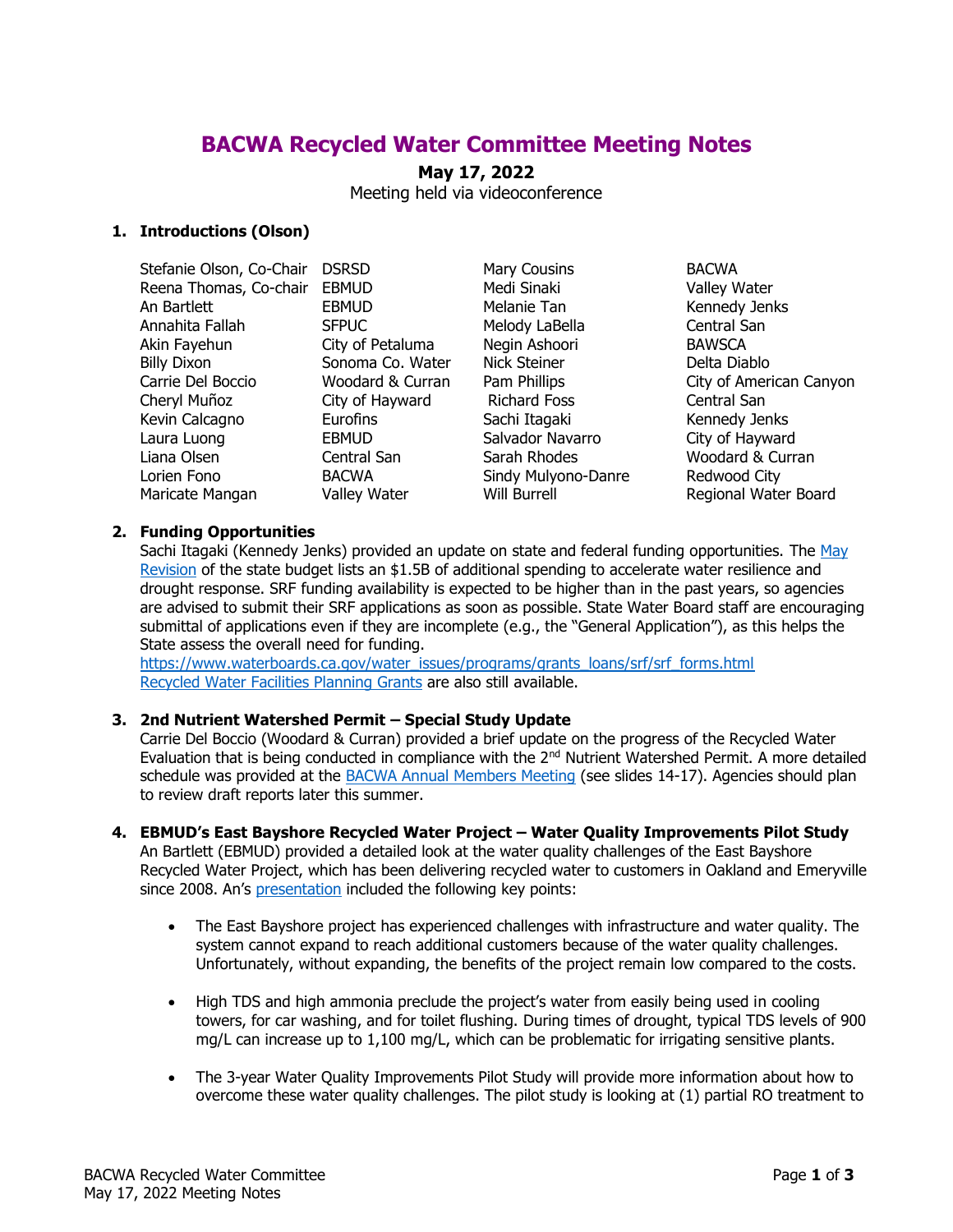lower TDS levels; (2) full RO treatment followed by breakpoint chlorination to provide water for cooling towers that is low in ammonia; (3) a point-of-use treatment system for cooling towers; and (4) using a different supply other than treated wastewater from SD-1. Due to the customer base and location, some of the District's interceptors have lower-TDS water than others.

The presentation was followed by participants discussing their own agencies' water quality challenges. Customer service (including, but not limited to, water quality issues) may be a good discussion topic for future meetings.

# **5. BACWA Updates**

- Materials from the BACWA Annual Members Meeting are available on the [BACWA website](https://bacwa.org/bacwa-annual-members-meeting-2022/) Recycled water was mentioned by regulator updates form [USEPA](https://bacwa.org/wp-content/uploads/2022/05/1b-EPA-BACWA-Annual-Mtg-May-2022_EPA.pdf) and the [Regional Water Board.](https://bacwa.org/wp-content/uploads/2022/05/1c-SFRWB-BACWA-May-22.pdf)
- On May 11, the Regional Water Board reissued the Municipal Regional Stormwater Permit. Requirements for controlling excess irrigation runoff are unchanged from the previous 2015 permit.

# **6. Site Supervisor Training Update**

The committee is moving forward with planning for a site supervisor training video, and is aiming to collect video footage this summer. Billy Dixon (SCWA) volunteered to assist with video of agricultural uses and possible a truck fill station with an air gap assembly. Members willing to collect 4K video of purple pipe installation, industrial uses, tech campuses, dust control, or construction uses should contact Stefanie Olson.

# **7. Legislation and Regulatory Update (Reena Thomas, EBMUD)**

In April, national WateReuse submitted a [comment letter to the FDA](https://bacwa.box.com/s/68cynjzfor7jgq1wubwubq7uyx96a8q8) on proposed agricultural water quality standards. The letter clarifies that recycled water is already treated to an appropriate letter for ag reuse.

The following bill will NOT move forward this year:

• AB 2811 (Bennett) = mandates onsite reuse for large commercial buildings; WRCA Oppose unless Amended

The following legislative items of interest are on watch and are in the committee process:

- AB 1845 (Calderon) = Allows Design Build for MWD; WRCA Support
- SB 991 (Newman) = Allows Alternate Project Delivery Methods for Projects over \$5M; WRCA Support
- SB 12(McGuire & Stern) = Requires distribution systems be made from heat resistant materials if state funding is received; WRCA Watch
- SB 230 (Portantino) = CEC Program; WRCA Support
- SB 114 (Weiner) = Graywater for schools; WRCA suggests amendments to include recycled water
- SB 1157 (Hertzberg) = lowers indoor residential use standard; WRCA Opposes Unless Amended
- SB 1197 (Caballero) = Water Innovation Program; WRCA Supports
- AB 227 (Bloom) = PFAS Source Database; WRCA Supports

The following bill passed the committee process and is on the floor:

• AB 2787 (Quirk) = Microbeads/microplastics ban; WRCA Supports

#### **8. Agency updates/Announcements**

• Abstracts for the September California WateReuse conference in SF are due **June 1.**  <https://watereuse.org/sections/watereuse-california/meetings-events/2022-california-conference/> Nominations for WateReuse awards are due **June 10.** [https://watereuse.org/sections/watereuse-california/meetings-events/2022-california-conference/ca-](https://watereuse.org/sections/watereuse-california/meetings-events/2022-california-conference/ca-2022-awards-nomination/)[2022-awards-nomination/](https://watereuse.org/sections/watereuse-california/meetings-events/2022-california-conference/ca-2022-awards-nomination/)